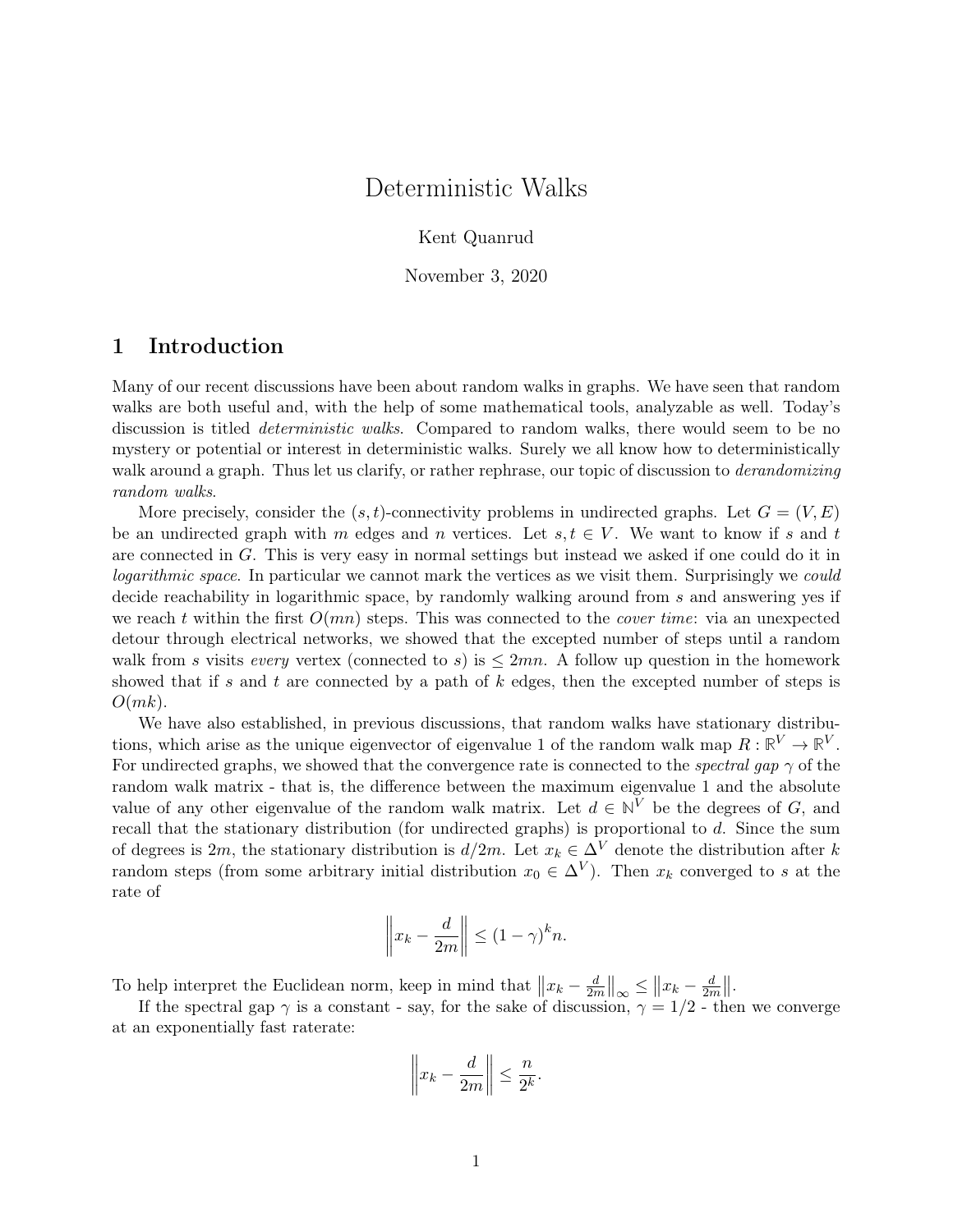For  $k = O(\log n)$  steps, we have

$$
\left\|x_k - \frac{d}{2m}\right\|_{\infty} \le \left\|x_k - \frac{d}{2m}\right\| \le \frac{n}{2^k}.
$$

Since  $d(v)/2m \geq 1/2m$  for all v, we have  $x_k(v) > 0$  for  $k \geq O(\log n)$ . Note that this holds for any initial distribution. Let's say we started a single vertex s. Then  $x_k(v) > 0$  implies, in particular, that there exists a path form s to v of length k. That is, any graph with constant spectral graph has  $O(\log n)$  diameter. In the context of our  $(s, t)$ -connectivity,

To push this thought experiment further, suppose also that G had maximum degree at most a constant, say, 10. In particular, it only takes a constant number of random bits to make each random step. If there is a path from s to t of length  $O(\log n)$  steps, then there are  $O(\log n)$  random bits that tell us how to get there. A random walk is like guessing these random bits. But when there's only  $O(\log n)$  bits to guess, we can enumerate and try all  $2^{O(\log n)} = \text{poly}(n)$  possible bit strings!

<span id="page-1-1"></span>**Observation 1.** (s, t)-connectivity in a constant degree expander can be decided deterministically in  $O(\log n)$  space.

Our goal is to prove the following theorem due to Reingold [\[Rei08\]](#page-7-0). It asserts that we can deterministically decide  $(s, t)$ -connectivity in logarithmic space on *any* graph, not just expanders.

<span id="page-1-0"></span>**Theorem 2** ([\[Rei08\]](#page-7-0)). There is a  $O(\log n)$  space, polynomial time deterministic algorithm for  $(s, t)$ connectivity in undirected graphs with n vertices.

# 2 An overview of the deterministic connectivity algorithm

We first give a high level of the algorithm and analysis of [Theorem 2.](#page-1-0) We will identify some key technical lemma's, and assume them for the moment and give the rest of the proof [Theorem 2.](#page-1-0) We will prove the lemma's in subsequent sections.

The approach taken by [\[Rei08\]](#page-7-0) starts from [Observation 1](#page-1-1) that deterministic log-space connectivity is easy on expander graphs. While of course not all graphs are expanders, [\[Rei08\]](#page-7-0) applied a sequence of graph transformations (building on previous work such as [\[RVW02\]](#page-7-1)) that turn the input graph (implicitly) into an expander. We can then deterministically simulate the random walk algorithm on this expander by enumeration.

### 2.1 Two operations transformations on graphs

### 2.1.1 Powering



Let  $G = (V, E)$  be an undirected graph with m edges and n vertices. For  $k \in \mathbb{N}$ , the **kth power** is the multi-graph on V generated by all the k-step walks for G. That is, for  $u, v \in V$ , the edge  $(u, v)$  has multiplicity equal to the number of walks from

Observe that if R is the random walk matrix on  $G$ , then  $R^k$  is the random walk matrix on  $G<sup>k</sup>$ . Recall from before that taking multiple steps along a random walk amplifies the spectral gap. Intuitively, powering improves the spectral gap, but increases the degree.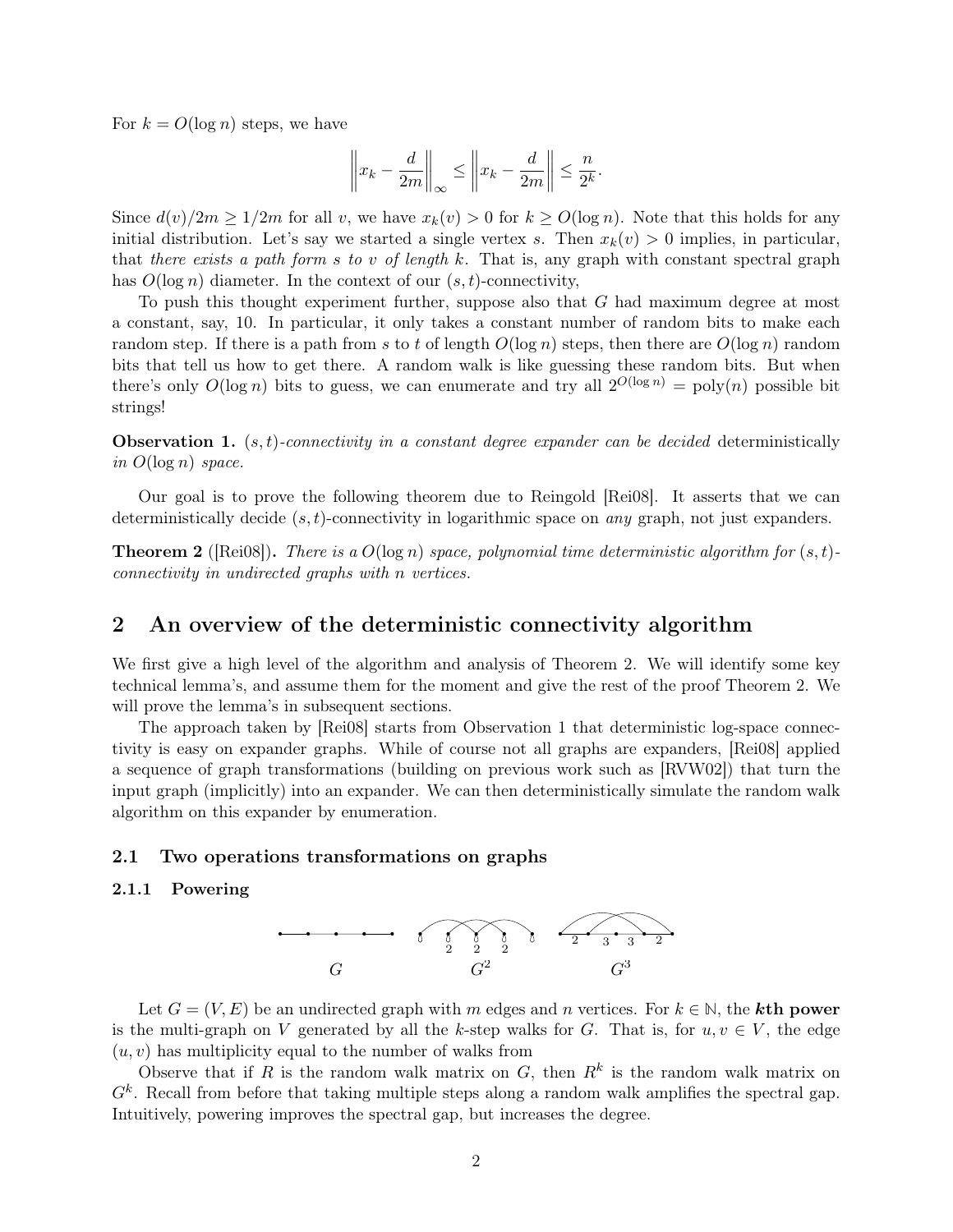**Lemma 3.** Let  $G = (V, E)$  be a regular undirected graph n vertices and degree d. Then  $G^k$  is a regular undirected graph on V with degree  $d^k$ , with random walk map  $R^k$ . If R has spectral gap  $\gamma$ , then  $R^k$  has spectral gap  $1 - (1 - \gamma)^k$ .

The proof of the lemma is implicit in our previous discussion on convergence rates on undirected graphs.

#### 2.1.2 Zig-Zag Product

Our second operation operation is called the zig-zag product. The goal of the zig-zag product is to reduce the degree of the graph.

Let  $G = (V, E)$  be a regular undirected graph n vertices and degree d. The high level goal is to reduce the degree d. Let  $H = (V_0, E_0)$  be a regular undirected graph with d vertices and degree  $d_0$ . Morally,  $d_0$  is a universal constant. Note that the number of vertices in H matches the degree of G exactly.

Each vertex in  $H$  can be interpreted as a choice of neighbor in  $G$ . Speaking very informally, rather than walking on G directly (which requires  $log(d)$  bits per step), we walk on H (which requires only  $log(d_0)$  bits per step), and use the locations in H to induce a walk on G. In this spirit, we identify the vertice of H with the set of indices  $[d] = \{1, \ldots, d\}.$ 

The *zig-zag product*, denoted  $\mathcal{Z}(G | H)$ , is a regular graph with vertex set  $V_1 \times V_2$  and degree  $d^2$ . Each edge in  $\mathcal{Z}(G | H)$  consists of a step in H (with  $d_0$  degrees of freedom), a predetermined "zig-zag" step (with 0 degrees of freedom), followed by a step in  $H$  (with  $d_0$  degrees of freedom). For precisely, let  $(v_1, i_1) \in V_1 \times V_2$ . For  $(k_1, k_2) \in [d_0] \times [d_0]$ , the  $(k_1, k_2)$ th neighbor of  $(v_1, i_1)$  is the point  $(v_2, i_4)$  obtained by the following steps.

$$
\begin{pmatrix} v_1 \\ i_1 \end{pmatrix} \xrightarrow[\text{(a)}]{} \begin{pmatrix} v_1 \\ i_2 \end{pmatrix} \xrightarrow{\text{(b)}} \begin{pmatrix} v_2 \\ i_2 \end{pmatrix} \xrightarrow[\text{(c)}]{} \begin{pmatrix} v_2 \\ i_3 \end{pmatrix} \xrightarrow[\text{(d)}]{} \begin{pmatrix} v_2 \\ i_4 \end{pmatrix}
$$

(a) is a step in H from  $i_1$  to its  $k_1$ th neighbor,  $i_2$ . (b) moves  $v_1$  to the  $i_2$ th outgoing neighbor of  $v_1$ ,  $v_2$ . (c) uses  $v_1$  and  $v_2$  to move from  $i_2$  to  $i_3$ ; namely, we move from  $i_2$  to  $i_3$  if  $v_1$  is the  $i_3$ th incoming neighbor of  $v_2$ . (d) moves  $i_3$  to its  $k_2$ th neighbor in H.

Note that in the move from  $(v_1, i_1)$  to  $(v_2, i_4)$ ,  $v_1$  and  $v_2$  are neighbors in G. However,  $i_1$ and  $i_4$  are not (necessarily) neighbors in H! The discontinuity arises in the third step, where the relationship between  $v_1$  and  $v_2$  in G is used to "teleport"  $i_2$  to  $i_3$ . Fortunately, all we will really care about is preserving the connectivity in G. If  $s, t \in V$  are connected in G, then for each index  $i \in [d]$ , there is an index  $j \in [d]$  such that  $s_i$  and  $t_j$  are connected. Conversely, if  $(s, i)$  and  $(t, j)$  are connected in  $\mathcal{Z}(G | H)$ , then s and t are connected in G.

Intuitively, the zig-zag product uses a walk on  $H$  to implicitly define a constant degree walk on G. In subsequent applications,  $H$  will have constant spectral gap, which intuitively means that a random step in  $H$  is close to a uniformly random vertex in  $v$ .

We defer the proof of the following lemma until [Section 3.](#page-3-0)

<span id="page-2-1"></span>**Lemma 4.** Let  $G = (V, E)$  be a regular undirected graph with n vertices and degree d, with spectral gap  $\gamma_G$ . Let H be a regular undirected graph with d vertices and degree  $d_0$ . Then  $\mathcal{Z}(G | H)$  is a regular undirected graph with nd vertices, degree  $d_0^2$  and spectral gap  $\gamma_G \gamma_H^2$ .

### 2.2 Completing the proof

<span id="page-2-0"></span>**Lemma 5.** Let G be a regular undirected graph with n vertices, degree  $d^2$ , and spectral gap  $\gamma_G$ . Let H be a regular undirected graph with  $d^4$  vertices, degree d, and spectral gap H. Then  $\mathcal{Z}(G^2 | H)$  is a regular undirected graph with  $d^4n$  vertices, degree  $d^2$ , and spectral gap  $(1 - (1 - \gamma_G)^2)\gamma_H^2$ .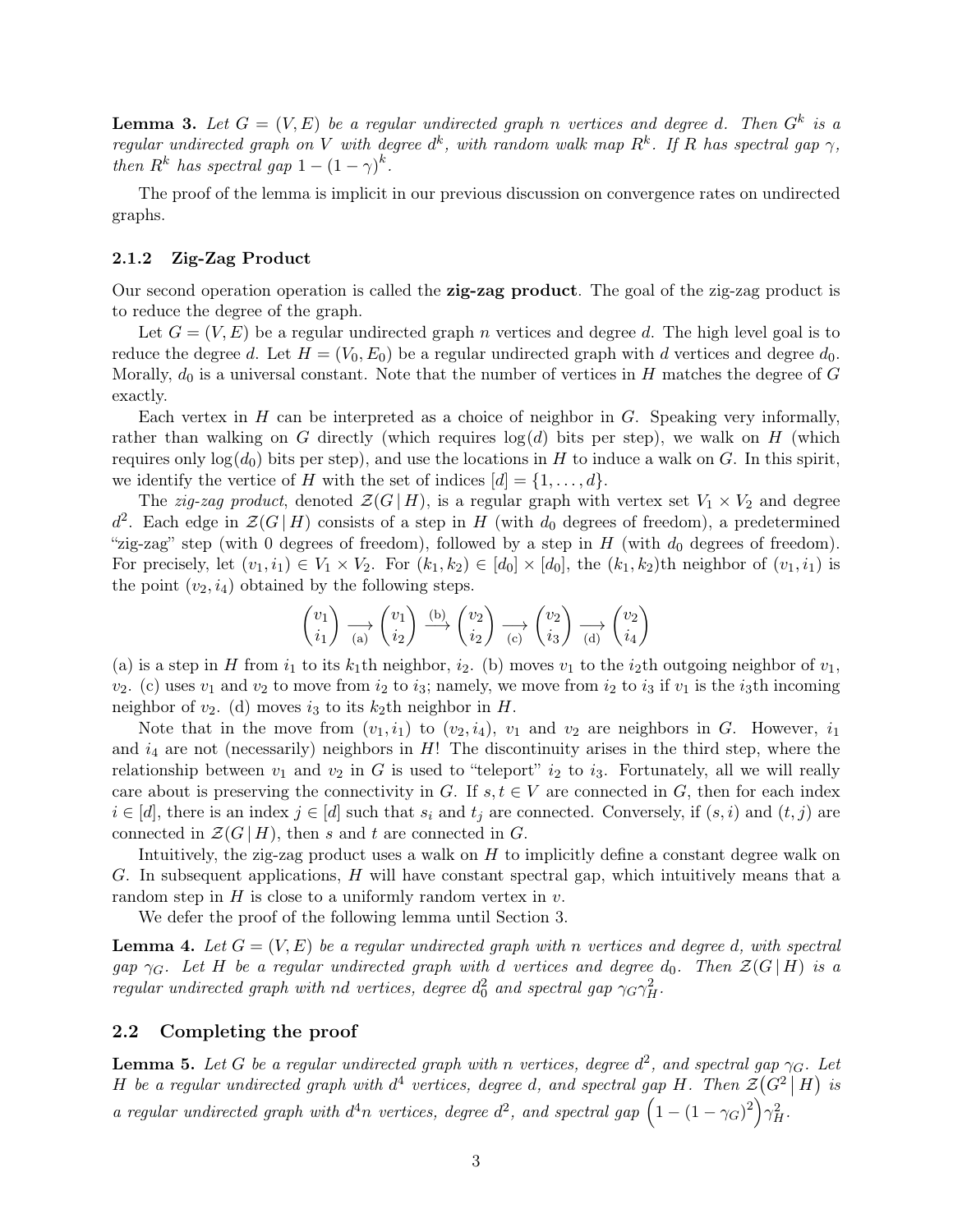For  $(s, t)$ -connectivity, with some preprocessing, we can assume that G is a regular graph on n vertices with constant degree  $d^2$  and spectral gap  $\geq 1/poly(n)$ . We can also assume that there exists a regular expander H on  $d^4$  vertices, degree d, and spectral gap  $\geq 3/4$ . If we apply [Lemma](#page-2-0) [5](#page-2-0) to  $\gamma_G \leq 1/16$  and  $\gamma_H \geq 3/4$ , then  $\mathcal{Z}(G^2 | H)$  has spectral gap

$$
\geq 1.01\gamma_G.
$$

That is, we increase the spectral gap by a constant factor! By repeating the construction  $O(\log n)$ times, the final graph has constant expansion! The degree, meanwhile, is still  $d^2$  – a constant.

We need to check that the number of vertices did not blow up too much. Each time we apply [Lemma 5,](#page-2-0) the number of vertices increases by  $d^4$ . After  $O(\log n)$  iterations – if d is a constant – the number of vertices increases by at most  $poly(n)$ . Thus we have a constant degree graph with  $\text{poly}(n)$  vertices and constant spectral-gap – primed for derandomizing the random walk approach.

All that said, we still need to verify that we can run simulate a random walk on the generated expander in  $O(\log n)$  space. Let  $G_0$  denote the input graph (with n vertices and constant degree  $d^2$  and let  $G_k = \mathcal{Z}(G_{k-1}^2 \mid H)$  be the graph obtained by the kth iteration of [Lemma 5.](#page-2-0) We claim the following for each index  $j$ .

- 1. The space required to simulate a step on  $G_j^2$  is  $O(1)$  plus the space required to simpulate a step on  $G_i$ .
- 2. The space required to simulate a step on  $\mathcal{Z}\left(G_j^2\right)$  $H$  is  $O(1)$  plus the space required to simulate a step on  $G_j^2$ .

If the above hold, then the space required to simulate a step on  $G_k$  is  $O(k)$ , as desired.

Consider the first claim, were we are simulate a step on  $G_j^2$ . We are given a vertex  $v_1$  in  $G_j^2$  and two indices  $i_1, i_2 \in [d]$ . We query  $(v, i_1)$  to take a step in  $G_j$ , which returns a vertex  $v_2$  in  $G_j$ . We then query  $(v, i_2)$  to take a step in  $G_j$  which returns a vertex  $w_3$ . The maximum amount of space we ever use is  $O(1)$  plus the space recursively required to take a step in  $G_i$ .

Consider the second claim, where we are simulating a step on  $\mathcal{Z}\left(G_j^2\right)$  $H$ ). We are given a vertex  $(v_1, i_1)$ , where  $v_1$  is a vertex in  $G_j^2$  and  $i_1$  is a vertex in H (and at most a constant). We are also given two indices  $j_1, j_2 \in [d_0]$ . We first take a step in H from  $i_1$  to  $i_2$ , using  $O(1)$  space. We then query  $G_j^2$  to take  $i_2$ th edge from  $v_1$  to  $v_2$  in  $G_j^2$ . We then query, for each  $i_3 \in [d]$ , the  $i_3$ th edge from  $v_2$  in  $G_j^2$  until we find that  $v_1$  is the *i*<sub>3</sub>th edge from  $v_2$ . Each of these queries take  $O(1)$  space plus the space from the recursive call to  $G_j^2$ . Finally we use  $j_2$  to update from  $i_3$  to  $i_4$  in H, in  $O(1)$ space. The maximum amount of space we ever use is  $O(1)$  plus the maximum amount of space recursively used when querying  $G_j^2$ .

Up to proving [Lemma 4](#page-2-1) in the subsequent section, this completes the proof of [Theorem 2.](#page-1-0)

## <span id="page-3-0"></span>3 Analysis of the zig-zag product

**Lemma 4.** Let  $G = (V, E)$  be a regular undirected graph with n vertices and degree d, with spectral gap  $\gamma_G$ . Let H be a regular undirected graph with d vertices and degree  $d_0$ . Then  $\mathcal{Z}(G | H)$  is a regular undirected graph with nd vertices, degree  $d_0^2$  and spectral gap  $\gamma_G \gamma_H^2$ .

Let  $R_H$  be the random walk matrix of H. We can write a step in the zig-zag graph as

$$
(I\otimes R_H)Z(I\otimes R_H),
$$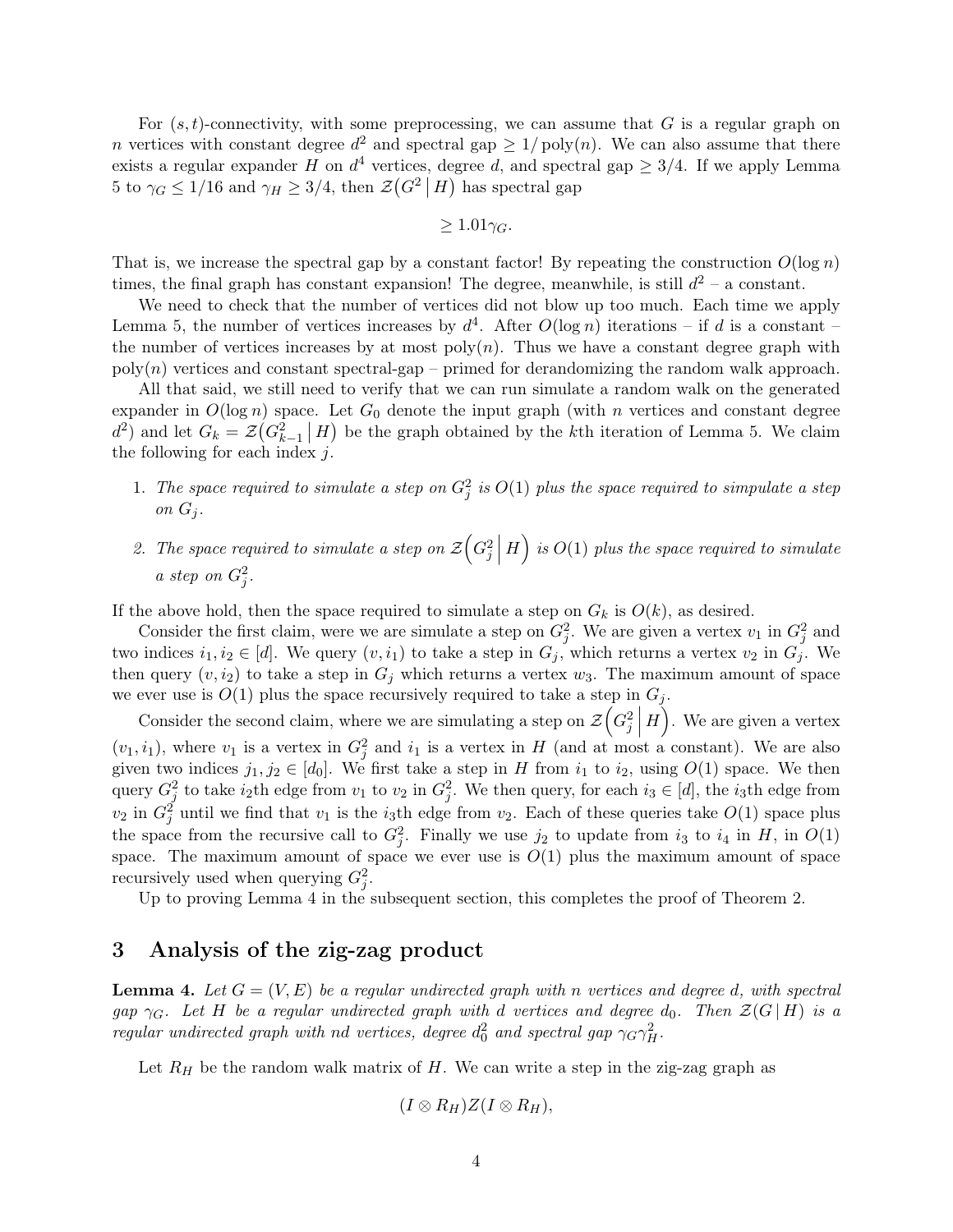where  $(I \otimes R_H)$  represents the action where we take a single random step in H but leave the Gcoordinate fixed. ( $I \otimes R$ ) also describes a random step in a certain "tensor product" of graphs that we will more formally discuss in a moment.  $Z$  is the (deterministic) zig-zag step that updates the  $G$ -coordinate and tranports the  $H$ -coordinate, as described above. Ultimately, we want to analyze the spectral gap of  $(I \otimes R_H)Z(I \otimes R_H)$ .

To give some intuition, recall that in our proof,  $H$  will be an expander. That is, taking a few steps in  $R_H$  is almost as random as sampling a uniformly random vertex from H. To this end, let  $S: \Delta^{V_H} \to \Delta^{V_H}$  be the "random walk" that models sampling a vertex from H uniformly at random in each step. Intuitively,  $R_H \approx S$ . Suppose we substitute S for  $R_H$  in our expression for the random walk in the zig-zag product, giving,

$$
(I\otimes S)Z(I\otimes S).
$$

This step describes a zig-zag product of  $G$  with a different graph (say)  $H'$ , which is a complete graph with a self-loop at every vertex. Let us walk through a random step in the zig-zag product  $\mathcal{Z}(G \mid H')$ .

- 1. Starting from  $(v_1, i_1) \in G \times [d]$ , we first take a random step in H' from  $i_1$  to  $i_2$ . By definition of  $H'$ ,  $i_2 \in [d]$  is selected uniformly at random.
- 2. We then move from  $v_1$  to its *i*<sub>2</sub>th neighbor  $v_2$ .
- 3. Then, we move from  $i_2$  to  $i_3$  where  $v_1$  is the  $i_3$ th neighbor of  $v_1$ .
- 4. Then we take a step in H' move  $i_3$  to a uniformly index  $i_4 \in [d]$ .

Overall, we move from  $(v_1, i_1)$  to  $(v_2, i_4)$  where  $v_2$  is a uniformly random neighbor of  $v_1$ , and  $i_4$ is a uniformly random vertex in  $H'$ . This is a much simpler step than the zig-zag product on an arbitrary graph, and can be analyzed directly. The second coordinate is essentially just uniformly random noise, and the first coordinate is walking in  $G$ . The second coordinate is mathematically irrelevant and the spectral gap is precisely  $\gamma_G$ , the spectral gap of G.

Of course, S is not exactly  $R_H$ , and the zig-zag product of G with H' does not decrease the degree as we would like. (In fact, it increases the degree.) It remains to quantify the difference between  $(I \otimes R_H)Z(I \otimes R_H)$  and  $(I \otimes S)Z(I \otimes S)$ , which reflects the difference between  $R_H$  and S. As we will make more explicit below, the spectral gap of  $H$ ,  $\gamma_H$ , is also a reflect of the difference between  $R_H$  and S. This difference between  $R_h$  and S, and the correspondance between the difference and  $\gamma_H$ , is why the spectral gap decreases from  $\gamma_G$  to  $\gamma_G \gamma_H^2$ .

### 3.1 Introducing tensor products

Let  $G_1 = (V_1, E_1)$  and  $G_2 = (V_2, E_2)$ . The **tensor product** of  $G_1$  and  $G_2$ , denoted  $G_1 \otimes G_2$ , is the graph defined as follows. The vertex set is the family  $V_1 \times V_2$  of all pairs of vertices from  $V_1$  and  $V_2$ ,

$$
V_1 \times V_2 = \{ (v_1, v_2) : v_1 \in V_1, v_2 \in V_2 \}.
$$

For each edge  $e_1 = (u_1, v_1)$  and each edge  $e_2 = (u_2, v_2)$ , we have an edge  $((u_1, u_2), (v_1, v_2))$  in  $G_1 \otimes G_2$ , with multiplicities. That is, an edge  $((u_1, u_2), (v_1, v_2))$  in  $G_1 \otimes G_2$  has multiplicity equal to the multiplicity of  $(u_1, v_1)$  in  $E_1$  times the multiplicity of  $(u_2, v_2)$  in  $E_2$ .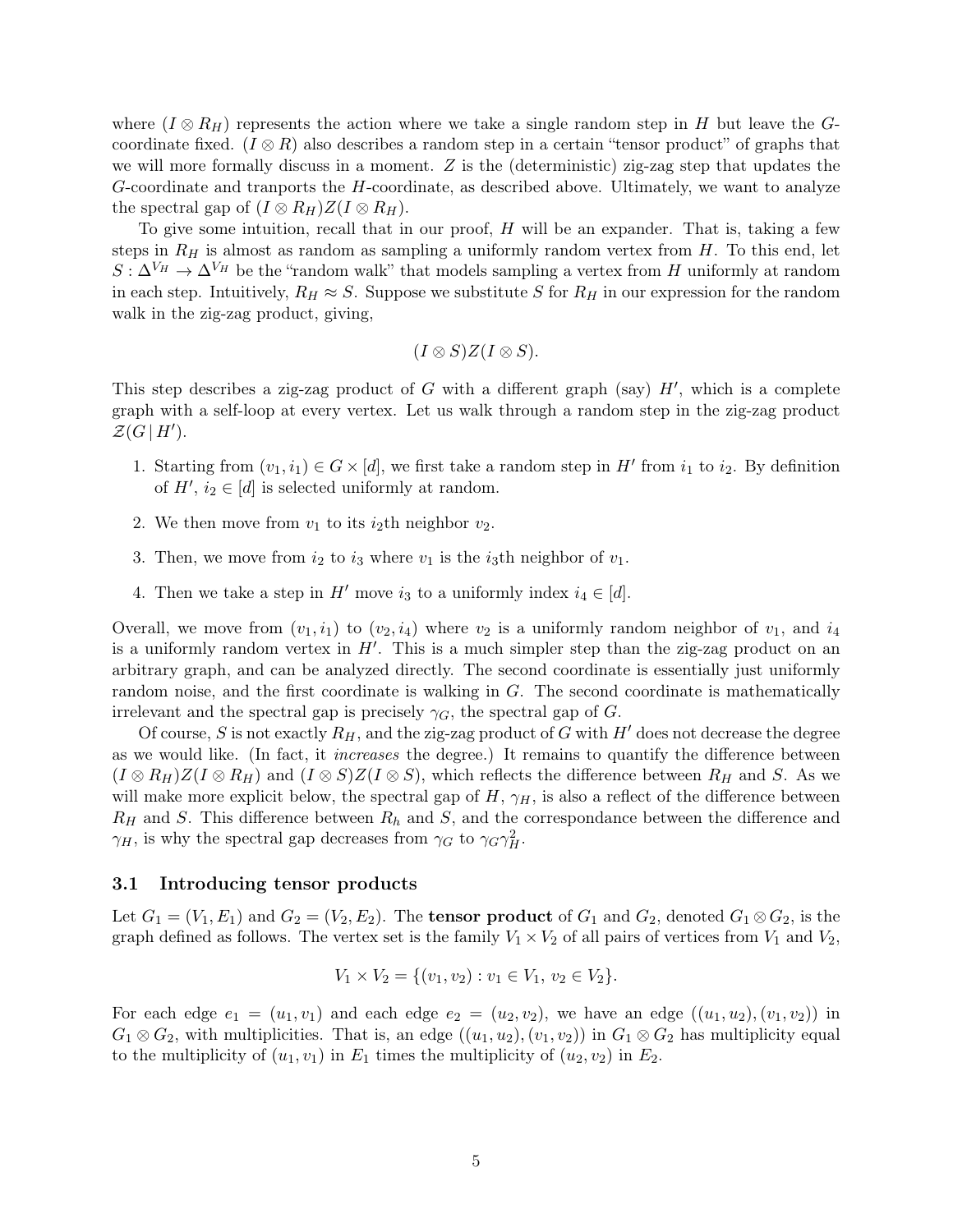**Theorem 6.** Let  $G_1$  and  $G_2$  be regular undirected graphs with random walk matrices  $R_1$  and  $R_2$ respectively. Then the random walk matrix of  $G_1 \otimes G_2$ , denoted  $R_1 \otimes R_2 : \mathbb{R}^{V_1 \times V_2} \to \mathbb{R}^{V_1 \times V_2}$ , is also symmetric. The map

$$
(v_1, v_2) \in \mathbb{R}^{V_1} \times \mathbb{R}^{V_2} \mapsto v_1 \otimes v_2 \in \mathbb{R}^{V_1 \times V_2}
$$

gives a one-to-one correspondance between pairs of eigenvectors from  $G_1$  to  $G_2$ , where an eigenvector  $v_1$  with eigenvalue  $\lambda_1$  of  $G_1$  and an eigenvector  $v_2$  with eigenvalue  $\lambda_2$  of  $G_2$  maps to an eigenvector  $v_1 \otimes v_2$  of  $G_1 \otimes G_2$  with eigenvalue  $\lambda_1 \lambda_2$ .

Proof. We have already remarked that the tensor product of two regular vertices is again regular, so the corresponding random walk matrix  $R_1 \otimes R_2$  is regular. Let  $u_1, \ldots, u_{n_1}$  be n orthonormal eigenvectors of  $R_1$  and let  $v_1, \ldots, v_{n_2}$  be the n orthonormal eigenvectors of  $R_2$ . Then by direct inspection one can show that (a) the family  $\{u_i \otimes v_j : i \in [n_1], j \in [n_2]\}$  are orthonormal in  $\mathbb{R}^{V_1 \times V_2}$ and (b) each  $u_i \otimes v_j$  is an eigenvector of  $R_1 \otimes R_2$  with eigenvalue  $\lambda_i \lambda_j$ .

#### 3.2 Tensors with the identity

Recall that the following tensor product in particular arises in particular in the zig-zag product  $\mathcal{Z}(G | V)$ :

 $I \otimes R_H$ .

We can think of this as a random step of the following tensor product. Let  $G_0$  be the graph with the same vertex set as G and no edges except for a self-loop at each step. Then a "random step" on  $G_0$  goes no where at all - we stay on the same vertex. In particular, the random walk matrix is  $I$  – the identity map on  $V$ .

Consider the tensor product  $(G_0 \otimes H)$ . Each random step on  $(G_0 \otimes H)$  consists of a "random" step on  $G_0$  - which just keeps the same coordinate in V - and a random step on H, for which we denote the random walk matrix by  $R_H$ . Thus

 $I \otimes R_H$ .

which was was introduced as taking a random step in  $H$  and staying put in  $G$  - is precisely the random walk matrix.

While tensor products of linear maps are more generally defined, they are easier to describe concretely in the special case where one of the maps is the identity map. Take for example  $I \otimes R_H$ . Given a vector  $x \in \mathbb{R}^{V \times d}$ , let  $x_u \in \mathbb{R}^d$  denote the "u-slice" of x defined by

$$
(x_u)(i) = x(u,i).
$$

We can think of  $I \otimes R_H$  as applying  $R_H$  to each slice; i.e.,

$$
((I \otimes R_H)x)_u = R_H x_u.
$$

More generally, if  $I: \mathbb{R}^{n_1} \to \mathbb{R}^{n_1}$  is the identity map,  $A: \mathbb{R}^{n_2} \to \mathbb{R}^{n_2}$  is any linear map, and  $i \in [n_1]$ , then we have

$$
((I \otimes A)x)_i = Ax_i.
$$

Form this definition we get the following useful algebraic rule:

$$
(I \otimes A + B) = (I \otimes A) + (I \otimes B),
$$

since

$$
((I \otimes A + B)x)_i = (A + B)x_i = Ax_i + Bx_i = ((I \otimes A)x)_i + ((I \otimes B)x)_i.
$$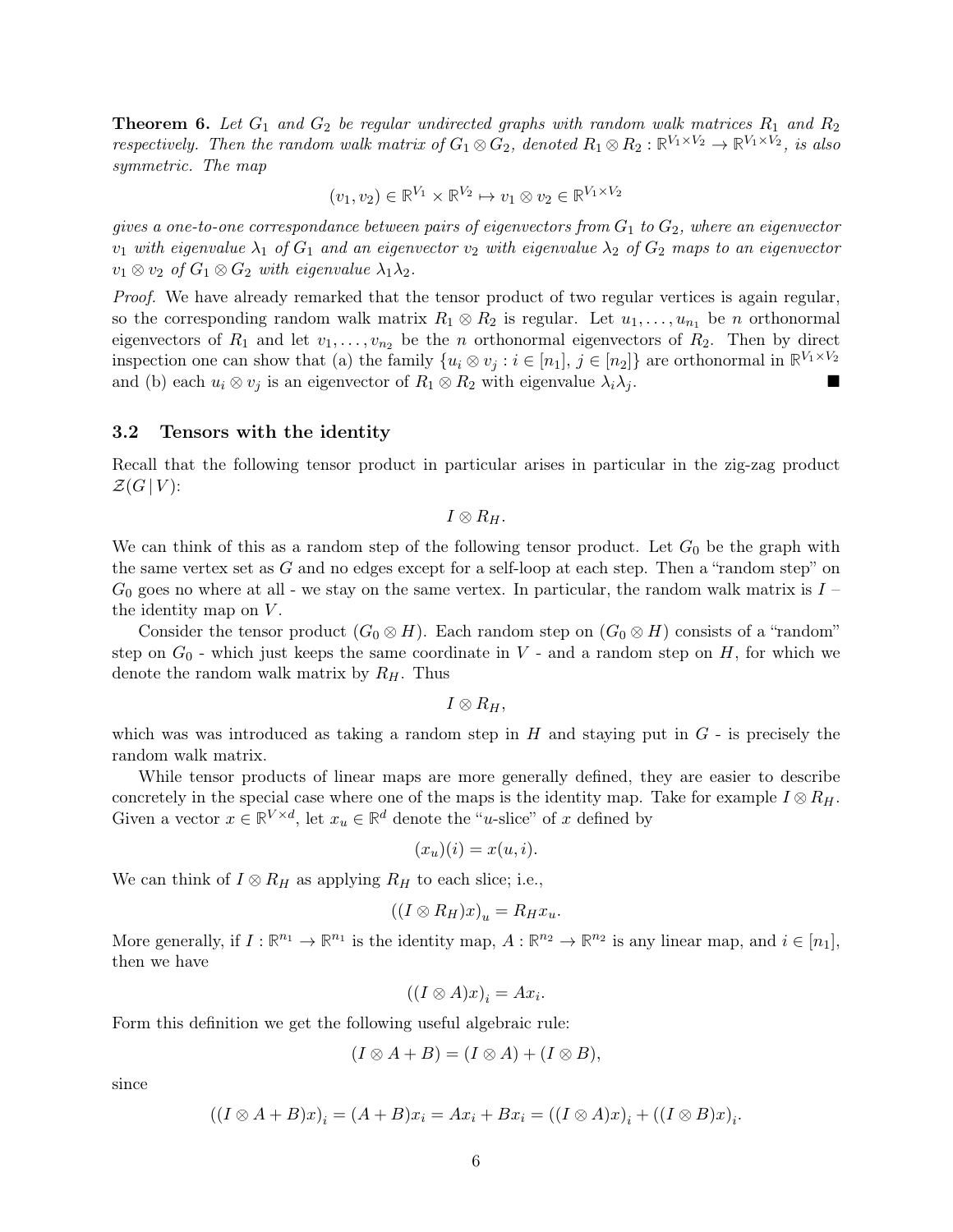### 3.3 A helpful inequality

#### Lemma 7. The operator norm

$$
||A|| = \sup\{||Ax|| : ||x|| = 1\}.
$$

**Lemma 8.** Let  $A : \mathbb{R}^n \to \mathbb{R}^n$  be a symmetric and positive semi-definite linear map, and let  $\lambda \geq 0$ be the maximum absolute value of any eigenvalue of A. Then

$$
||A|| = \lambda.
$$

Proof. Recall that

$$
\lambda = \max_{x} \left| \frac{\langle x, Ax \rangle}{\langle x, x \rangle} \right|,
$$

and by the spectral theorem,

$$
\lambda^{2} = \max_{x} \frac{\langle x, A^{2}x \rangle}{\langle x, x \rangle}.
$$

On the other hand,

$$
||A||2 = \sup_{||x||=1} \langle Ax, Ax \rangle = \sup_{||x||=1} \langle x, A2 x \rangle = \lambda2.
$$

 $\blacksquare$ 

Lemma 9. Let A be a random walk matrix with stationary distribution u. Then for any nondominant eigenvalue  $\lambda \neq 1$ , we have

$$
\lambda \leq ||A||.
$$

#### 3.4 Zig-Zags and tensor products

Let  $R_H$  be the random walk matrix of H. Recall previously that we applied the spectral theorem to  $R<sub>H</sub>$ , indirectedly by similarity to the normalized random walk matrix, to derive very precise bounds on the converge rate towards a random walk, as a function of the spectral gap. Here to we want to analyze the eigenvalues of the zig-zag product, and we start from reanalyzing  $R_H$ . In some ways our analysis is even easier this time because when  $G$  is a regular graph with constant degree  $d$ ,  $R_H = \frac{1}{d}A$  is already a symmetric map! (Here d is an integer, and not a vector). By the spectral theorem for symmetric maps, combined the the Perron-Frobenius theorem for random walks, we have

$$
R_H = u_1 \otimes u_1 + \lambda_2(u_2 \otimes u_2) + \cdots + \lambda_n(u_n \otimes u_n),
$$

where  $u_1, \ldots, u_n \in \mathbb{R}^d$  forms an orthonormal bases and  $\lambda_2, \ldots, \lambda_n \in [1 - \gamma_H, \gamma_H - 1]$ . Recall that because  $R_H$  is regular, the stationary [distribution is the uniform distribution,  $\mathbb{1}/d$ . Since  $R_H \mathbb{1} = \mathbb{1}$ , the first eigenvector  $u_1$  must be (proportional to) 1. This gives

$$
R_H = \frac{1}{d}(\mathbb{1} \otimes \mathbb{1}) + \lambda_2(u_2 \otimes u_2) + \cdots + \lambda_n(u_n \otimes u_n).
$$